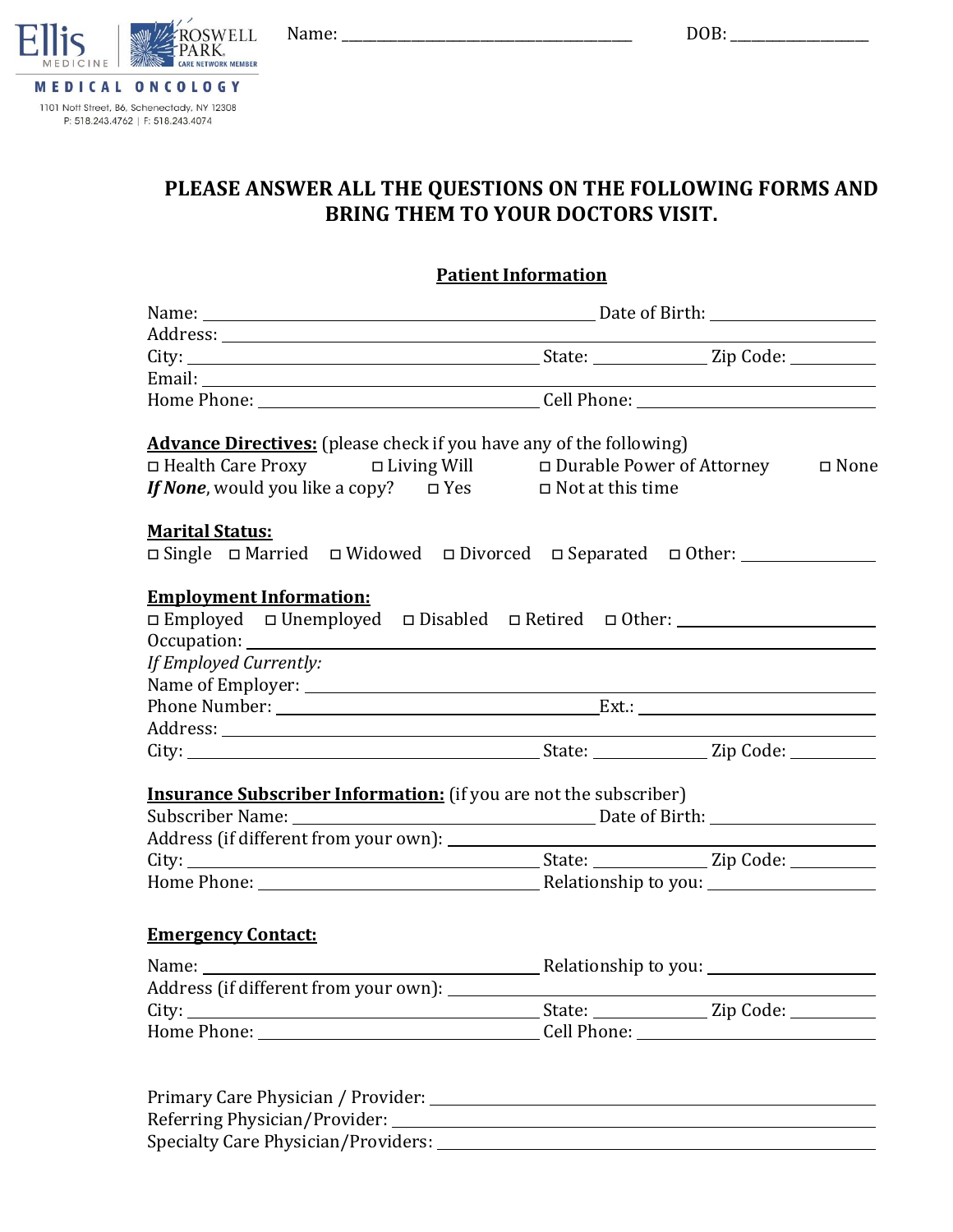

MEDICAL ONCOLOGY 1101 Nott Street, B6, Schenectady, NY 12308 P: 518.243.4762 | F: 518.243.4074

# **Medication List:** (attach separate sheet if needed)

*Include all prescription, non-prescription, vitamins, herbal supplements, home remedies, birth control pills, hormone replacement therapies, etc.*

| <b>Medication</b> | <b>Dose</b> | Frequency |
|-------------------|-------------|-----------|
|                   |             |           |
|                   |             |           |
|                   |             |           |
|                   |             |           |
|                   |             |           |
|                   |             |           |
|                   |             |           |
|                   |             |           |
|                   |             |           |
|                   |             |           |

# **Medication, Food or Environmental Allergies:**

| Medication/Food/Environmental Allergen | <b>Reaction</b> |
|----------------------------------------|-----------------|
|                                        |                 |
|                                        |                 |
|                                        |                 |
|                                        |                 |
|                                        |                 |
|                                        |                 |
|                                        |                 |

# **Surgical/Procedural History:** (please list all surgeries or procedures and dates)

|                    | Date: $\frac{1}{\sqrt{1-\frac{1}{2}}}\left\{ \frac{1}{2}, \frac{1}{2}, \frac{1}{2}, \frac{1}{2}\right\}$                                                                                                                       |
|--------------------|--------------------------------------------------------------------------------------------------------------------------------------------------------------------------------------------------------------------------------|
| Surgery/Procedure: | Date: the contract of the contract of the contract of the contract of the contract of the contract of the contract of the contract of the contract of the contract of the contract of the contract of the contract of the cont |
|                    |                                                                                                                                                                                                                                |
|                    | Date: the contract of the contract of the contract of the contract of the contract of the contract of the contract of the contract of the contract of the contract of the contract of the contract of the contract of the cont |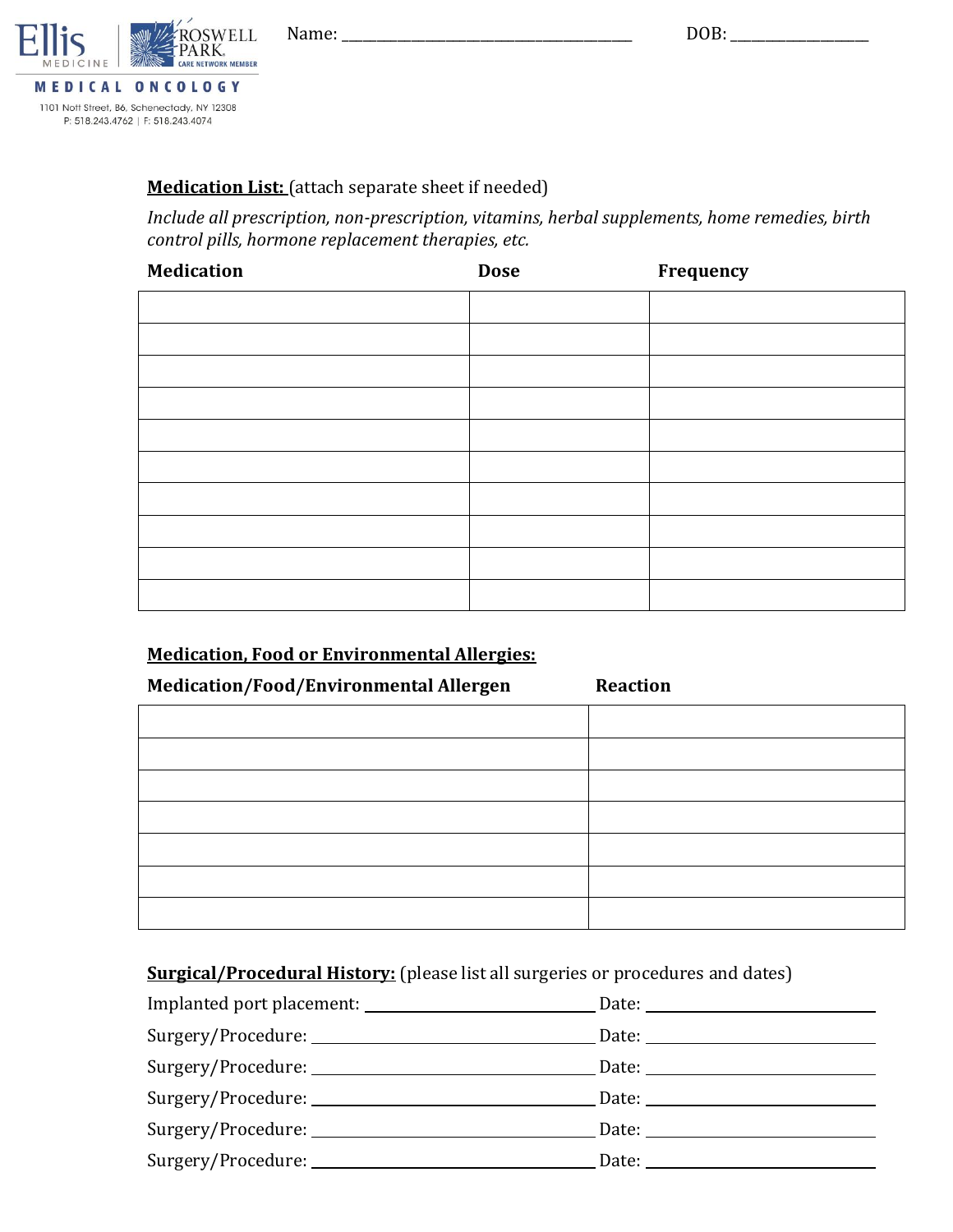Name: \_\_\_\_\_\_\_\_\_\_\_\_\_\_\_\_\_\_\_\_\_\_\_\_\_\_\_\_\_\_\_\_\_\_\_\_\_\_\_\_\_\_ DOB: \_\_\_\_\_\_\_\_\_\_\_\_\_\_\_\_\_\_\_\_



# **Personal Medical History:** (please check all that apply and include date of diagnosis)

| Diagnosis                   | Date | Diagnosis                           | Date |
|-----------------------------|------|-------------------------------------|------|
| Anemia                      |      | <b>High Blood Pressure</b>          |      |
| Anxiety / Depression        |      | <b>High Cholesterol</b>             |      |
| Arthritis                   |      | <b>Kidney Disease</b>               |      |
| Asthma                      |      | Liver Disease                       |      |
| <b>Bleeding Disorder</b>    |      | <b>Mental Illness</b>               |      |
| Cancer (please list type)   |      | Migraine Headaches                  |      |
| 1.                          |      | Pneumonia                           |      |
| 2.                          |      | <b>Sexually Transmitted Disease</b> |      |
| 3.                          |      | Sleep Apnea                         |      |
| <b>Diabetes</b>             |      | Stroke                              |      |
| Emphysema / COPD            |      | <b>Thyroid Disease</b>              |      |
| Epilepsy                    |      | Tuberculosis                        |      |
| <b>Exposure to Asbestos</b> |      | Ulcer                               |      |
| <b>Heart Disease</b>        |      | Other:                              |      |
| Hepatitis Type: ____        |      | Other:                              |      |

## **Social History:**

| Use of Alcohol |  | $\Box$ No $\Box$ Yes Number of Drinks per Week:                        |  |
|----------------|--|------------------------------------------------------------------------|--|
| Use of Tobacco |  | $\Box$ No $\Box$ Yes $\Box$ Quit (date: $\Box$ ) $\Box$ Packs per day: |  |
| Use of Drugs   |  | $\Box$ No $\Box$ Yes Type:                                             |  |
| Caffeine Use   |  | $\Box$ No $\Box$ Yes Type:                                             |  |

# **Sexuality:**

| Sexually Active:                        |  |             | $\Box$ No $\Box$ Yes $\Box$ Not at this time $\Box$ Prefer not to answer                   |
|-----------------------------------------|--|-------------|--------------------------------------------------------------------------------------------|
| (If applicable) Current Sexual Partner: |  | $\Box$ Male | $\Box$ Female                                                                              |
|                                         |  |             | (If applicable) Do you practice Safe Sex: $\Box$ No $\Box$ Yes $\Box$ Prefer not to answer |

# **Health Maintenance / Preventative Care**

| Colonoscopy | Date: | Mammogram | Date: | <b>Bone Density:</b> | Date: |
|-------------|-------|-----------|-------|----------------------|-------|
|             |       |           |       |                      |       |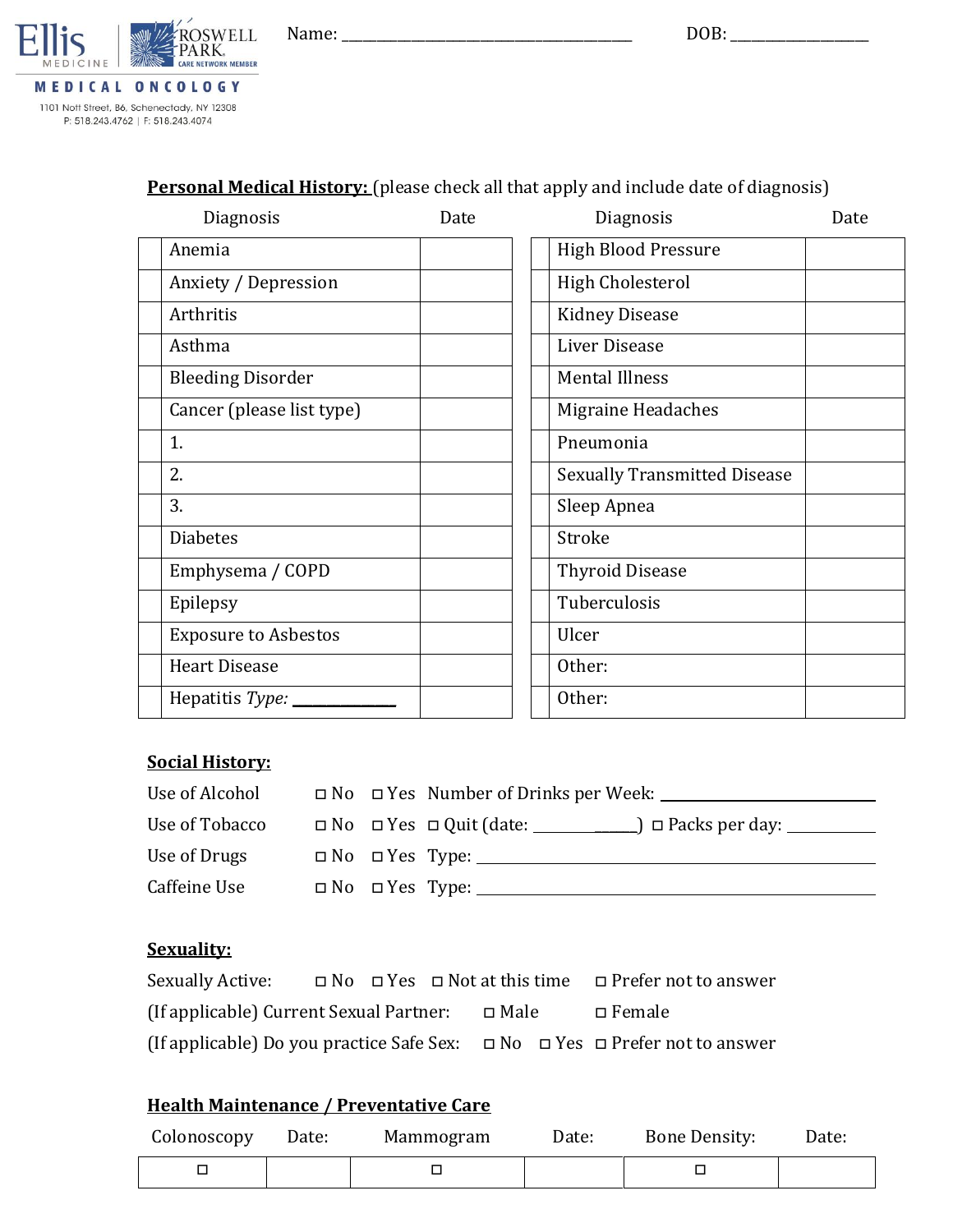

1101 Nott Street, B6, Schenectady, NY 12308 P: 518.243.4762 | F: 518.243.4074

| <b>Gynecological History:</b> (complete if applicable)                                           |                       |
|--------------------------------------------------------------------------------------------------|-----------------------|
| Number of Pregnancies: ___________________                                                       | Number of Deliveries: |
| 1 <sup>st</sup> day of most recent menstrual cycle: <u>______________________</u> not applicable |                       |
|                                                                                                  |                       |
| $\Box$ Age of 1 <sup>st</sup> Menstrual Cycle: $\Box$                                            |                       |
| Frequency of Cycle: _______________________                                                      |                       |
| Do you have any concerns regarding your menstrual cycle: $\square$ No $\square$ Yes              |                       |
| If yes: $\frac{1}{2}$ if yes:                                                                    |                       |

## **Immunization History:** (please check any previous immunizations and include date)

| Immunization                | <b>Date</b> | <b>Immunization</b>       | <b>Date</b> |
|-----------------------------|-------------|---------------------------|-------------|
| Chicken Pox<br>$\Box$       |             | $\Box$ Tuberculosis (PPD) |             |
| COVID-19<br>$\Box$          |             | Polio<br>$\Box$           |             |
| Smallpox<br>$\Box$          |             | Measles<br>$\Box$         |             |
| Tetanus                     |             | Pneumococcal              |             |
| Hepatitis B<br>$\Box$       |             | $\Box$                    |             |
| Influenza                   |             | Other:<br>$\Box$          |             |
| Hemophilus <sup>(HIB)</sup> |             | Other:                    |             |

## **Family History:**

*Please list all family members with a history of cancer, pre-cancerous cells, or polyps.*

*Include: Parents, Siblings, and Children, Grandparents, Aunts/Uncles, Nieces/Nephews, Grandchildren, Half siblings, Great grandparents, Great Aunts/Uncles, Half Aunt/Uncles, First Cousins, and Great Grandchildren.*

| <b>Relationship to</b><br>patient | <b>Maternal</b> | Paternal | <b>Cancer</b><br><b>Type</b> | <b>Pre-Cancerous</b><br><b>Cells or Polyps</b> | Age at<br><b>Diagnosis</b> |
|-----------------------------------|-----------------|----------|------------------------------|------------------------------------------------|----------------------------|
|                                   | П               |          |                              |                                                |                            |
|                                   | п               |          |                              |                                                |                            |
|                                   | п               |          |                              |                                                |                            |
|                                   | П               |          |                              |                                                |                            |
|                                   |                 |          |                              |                                                |                            |